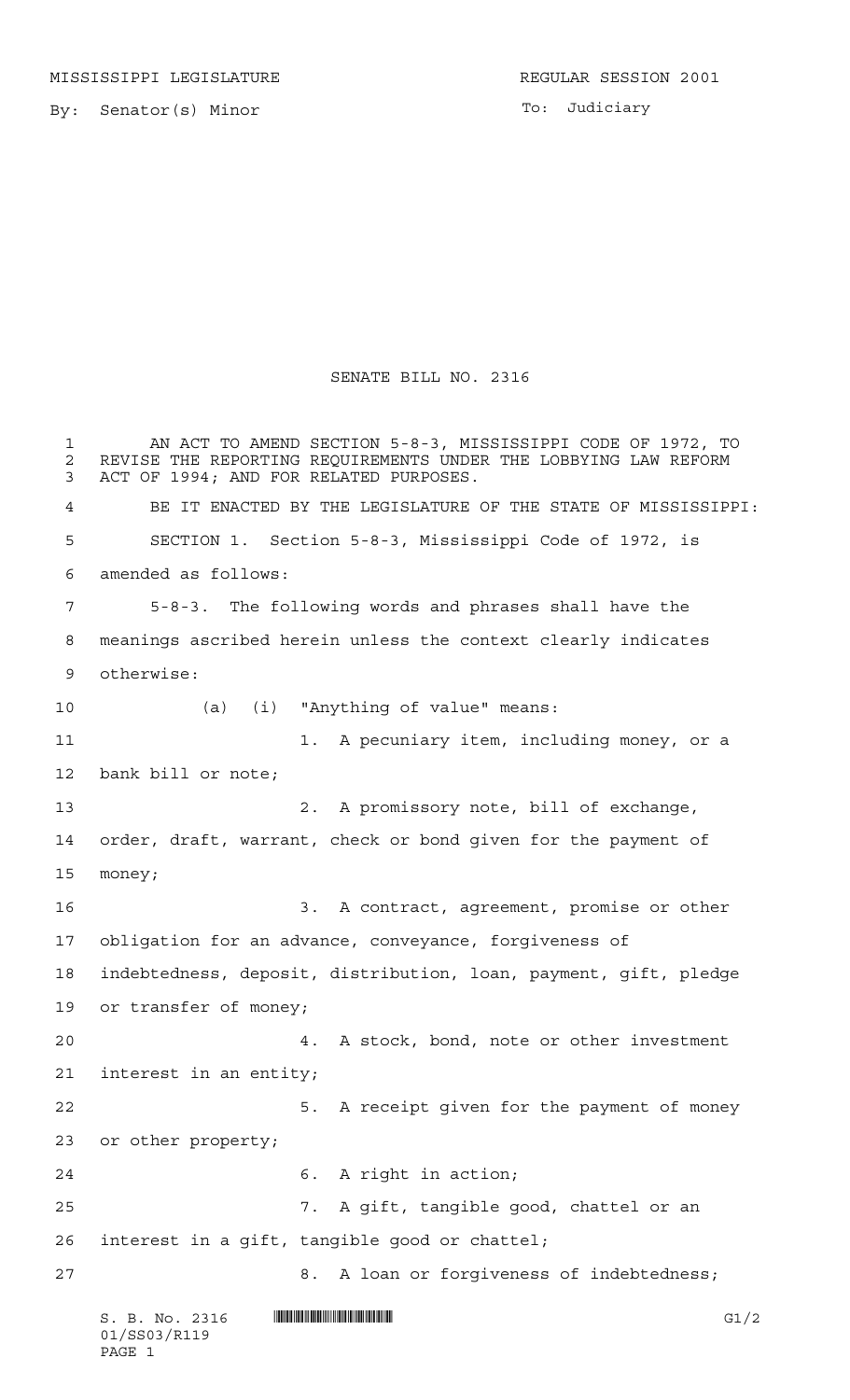$S. B. No. 2316$  .  $\blacksquare$ 01/SS03/R119 PAGE 2 9. A work of art, antique or collectible; 10. An automobile or other means of personal transportation; 31 11. Real property or an interest in real property, including title to realty, a fee simple or partial interest, present or future, contingent or vested within realty, a leasehold interest, or other beneficial interest in realty; 12. An honorarium or compensation for services; 13. A rebate or discount in the price of anything of value, unless the rebate or discount is made in the ordinary course of business to a member of the public without regard to that person's status as an executive, legislative or public official or public employee, or the sale or trade of something for reasonable compensation that would ordinarily not be available to a member of the public; 44 14. A promise or offer of employment; 15. Any other thing of value that is pecuniary or compensatory in value to a person, except as otherwise provided in subparagraph (ii) of this paragraph; or 16. A payment that directly benefits an executive, legislative or public official or public employee or a member of that person's immediate family. (ii) "Anything of value" does not mean: 1. Informational material such as books, reports, pamphlets, calendars or periodicals informing an executive, legislative or public official or public employee of her or his official duties; 2. A certificate, plaque or other commemorative item which has little pecuniary value; 3. Food and beverages for immediate consumption provided by a lobbyist up to a value of Twenty-five Dollars (\$25.00) per any single occasion;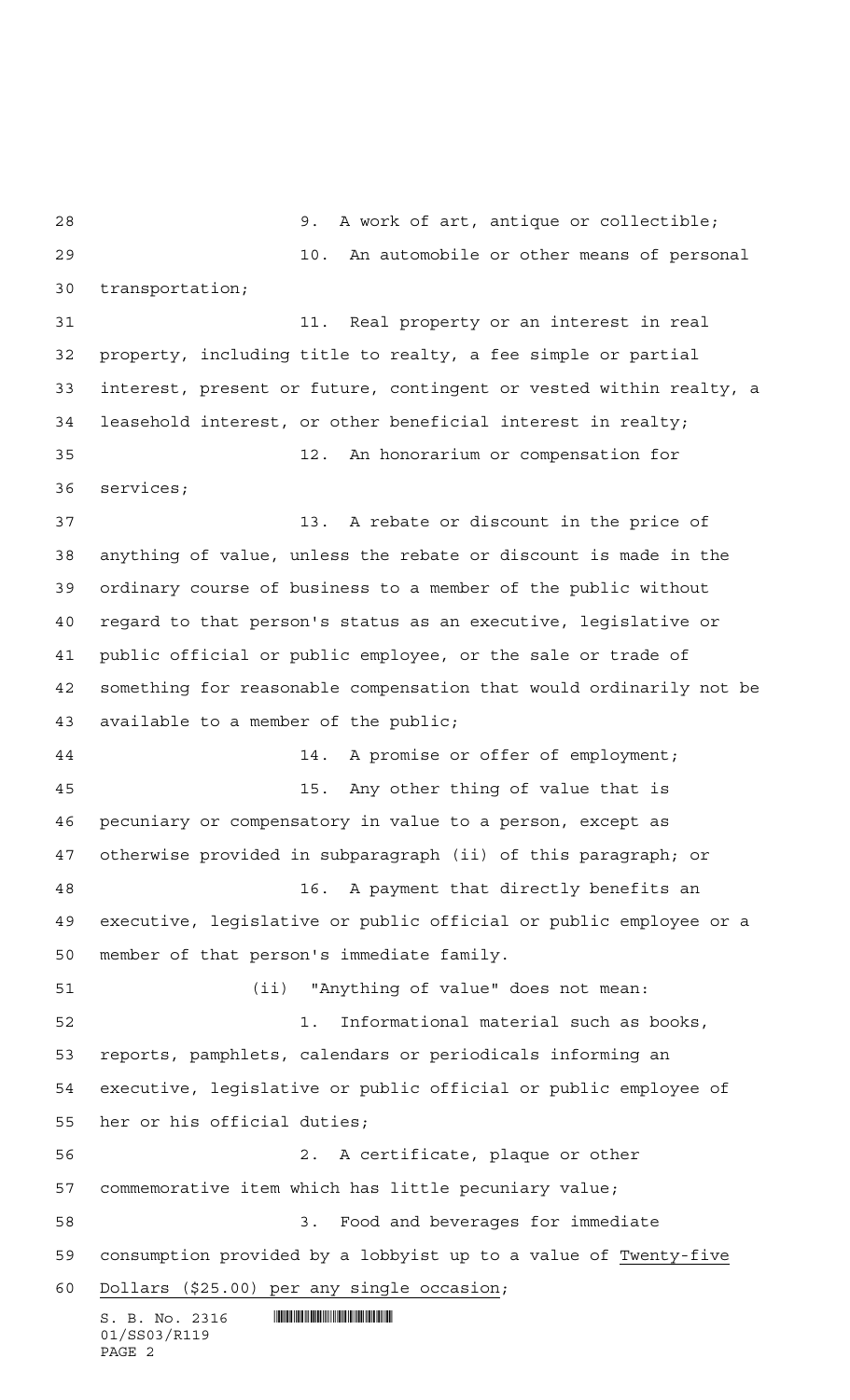4. Campaign contributions reported in accordance with Section 23-15-801 et seq., Mississippi Code of 1972. (b) "Commission" means the Mississippi Ethics Commission, when used in the context of Section 5-8-19 of this chapter. (c) "Compensation" means: (i) An advance, conveyance, forgiveness of indebtedness, deposit, distribution, loan, payment, gift, pledge or transfer of money or anything of value, including reimbursement of travel, food or lodging costs; or (ii) A contract, agreement, promise or other obligation for an advance, conveyance, forgiveness of indebtedness, deposit, distribution, loan, payment, gift, pledge or transfer of money or anything of value, including reimbursement of travel, food or lodging costs, for services rendered or to be rendered. (d) "Executive action" means the proposal, drafting, development, consideration, amendment, adoption, approval, promulgation, issuance, modification, rejection or postponement by a state or local governmental entity of a rule, regulation, order, decision, determination or other quasi-legislative action or proceeding. (e) "Executive agency" means: (i) An agency, board, commission, governing authority or other body in the executive branch of state or local government; or (ii) An independent body of state or local government that is not a part of the legislative or judicial branch, but which shall include county boards of supervisors. (f) "Executive official" means:

S. B. No. 2316 \*SS03/R119\* 01/SS03/R119 PAGE 3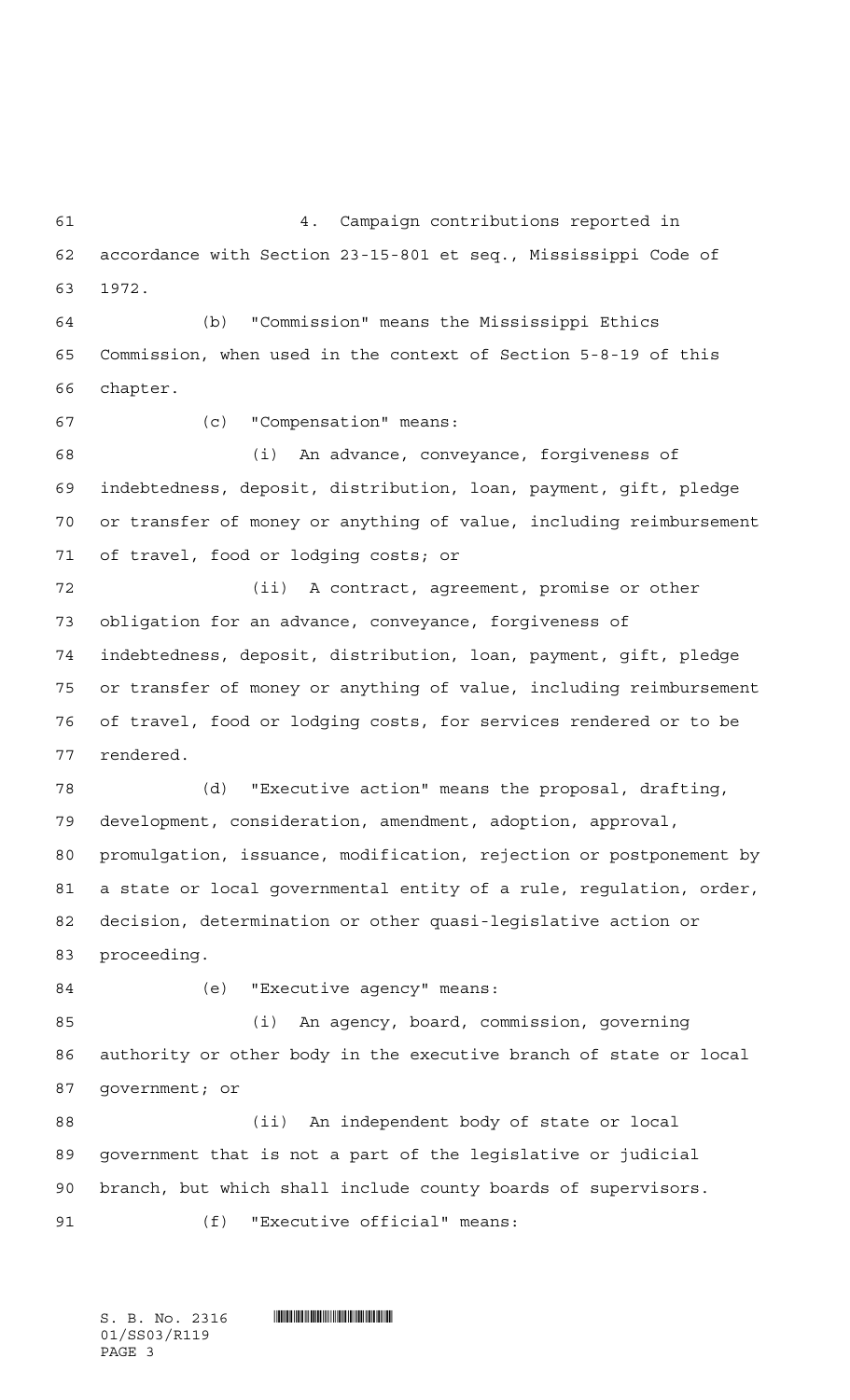$S. B. No. 2316$  .  $\blacksquare$ 01/SS03/R119 (i) A member or employee of a state agency, board, commission, governing authority or other body in the executive branch of state or local government; or (ii) A public official or public employee, or any employee of such person, of state or local government who takes an executive action. 98 (g) "Expenditure" means: (i) A purchase, payment, distribution, loan, forgiveness of a loan or payment of a loan by a third party, advance, deposit, transfer of funds, a promise to make a payment, or a gift of money or anything of value for any purpose; (ii) A payment to a lobbyist for salary, fee, commission, compensation for expenses, or other purpose by a person employing, retaining or contracting for the services of the lobbyist separately or jointly with other persons; (iii) A payment in support of or assistance to a lobbyist or the lobbyist's activities, including the direct payment of expenses incurred at the request or suggestion of the lobbyist; (iv) A payment that directly benefits an executive, legislative or public official or a member of the official's immediate family; (v) A payment, including compensation, payment or reimbursement for the services, time or expenses of an employee for or in connection with direct communication with an executive, legislative or public official made at the direction of the employee's employer; (vi) A payment for or in connection with soliciting or urging other persons to enter into direct communication with an executive, legislative or public official; or (vii) A payment or reimbursement for food, beverages, travel, lodging, entertainment or sporting activities.

PAGE 4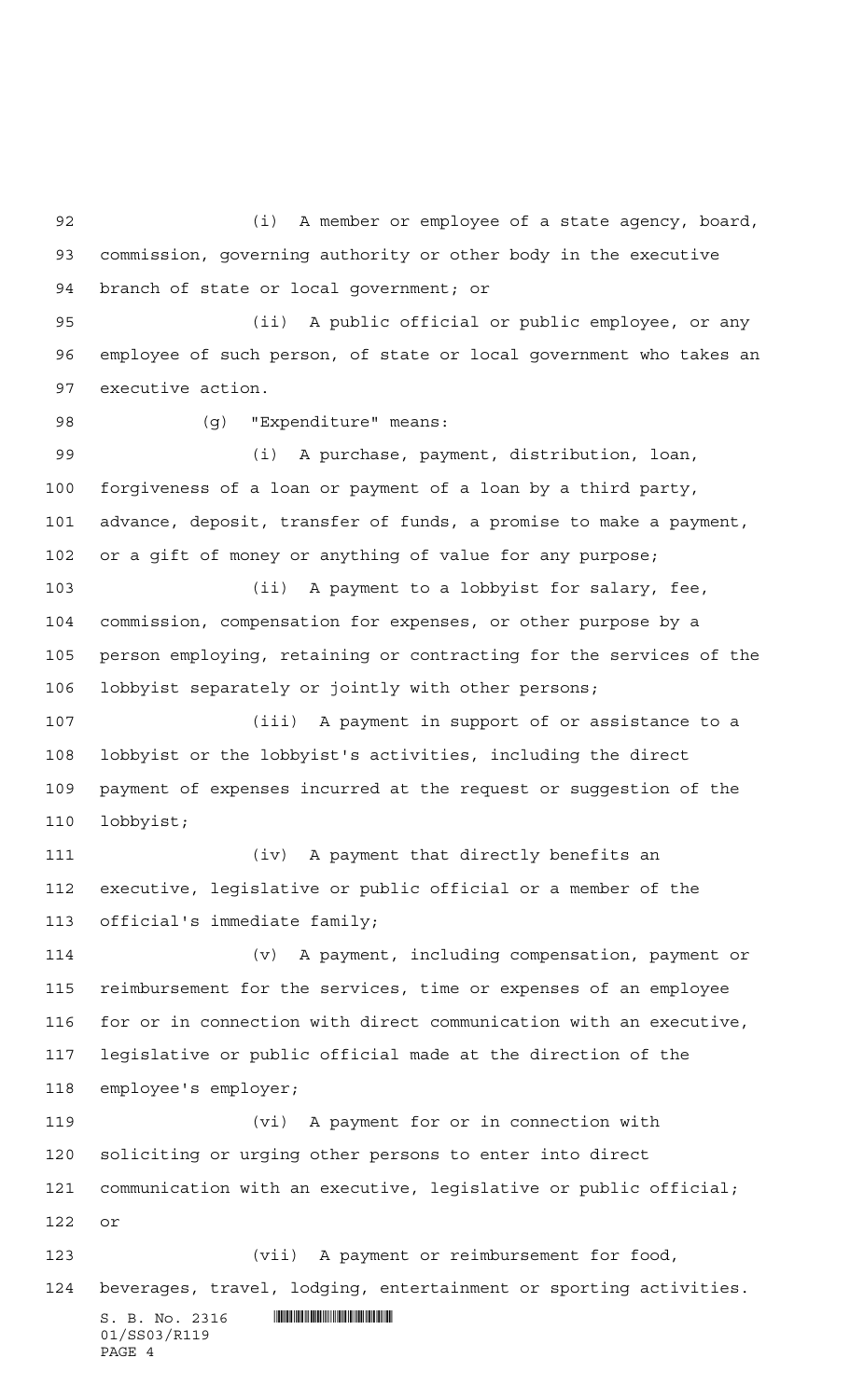(h) "Gift" means anything of value to the extent that consideration of equal or greater value is not received, including a rebate or discount in the price of anything of value unless the rebate or discount is made in the ordinary course of business to a member of the public without regard to that person's status as an executive, legislative or public official.

(i) "Legislative action" means:

 (i) Preparation, research, drafting, introduction, consideration, modification, amendment, approval, passage, enactment, tabling, postponement, defeat or rejection of a bill, resolution, amendment, motion, report, nomination, appointment or other matter by the Mississippi State Legislature or a member or employee of the Legislature acting or purporting to act in an official capacity;

 (ii) Action by the Governor in approving or vetoing a bill or other action of the Legislature; (iii) Action by the Legislature in:

 1. Overriding or sustaining a veto by the Governor; or

 2. Considering, confirming or rejecting an executive appointment of the Governor.

(j) "Legislative official" means:

 (i) A member, member-elect or presiding officer of the Legislature;

 (ii) A member of a commission or other entity established by and responsible to either or both houses of the Legislature;

 (iii) A staff member, officer or employee to a member or member-elect of the Legislature, to a member of a commission or other entity established by and responsible to either or both houses of the Legislature, or to the Legislature or any house, committee or office thereof.

S. B. No. 2316 \*SS03/R119\* 01/SS03/R119 PAGE 5 (k) "Lobbying" means: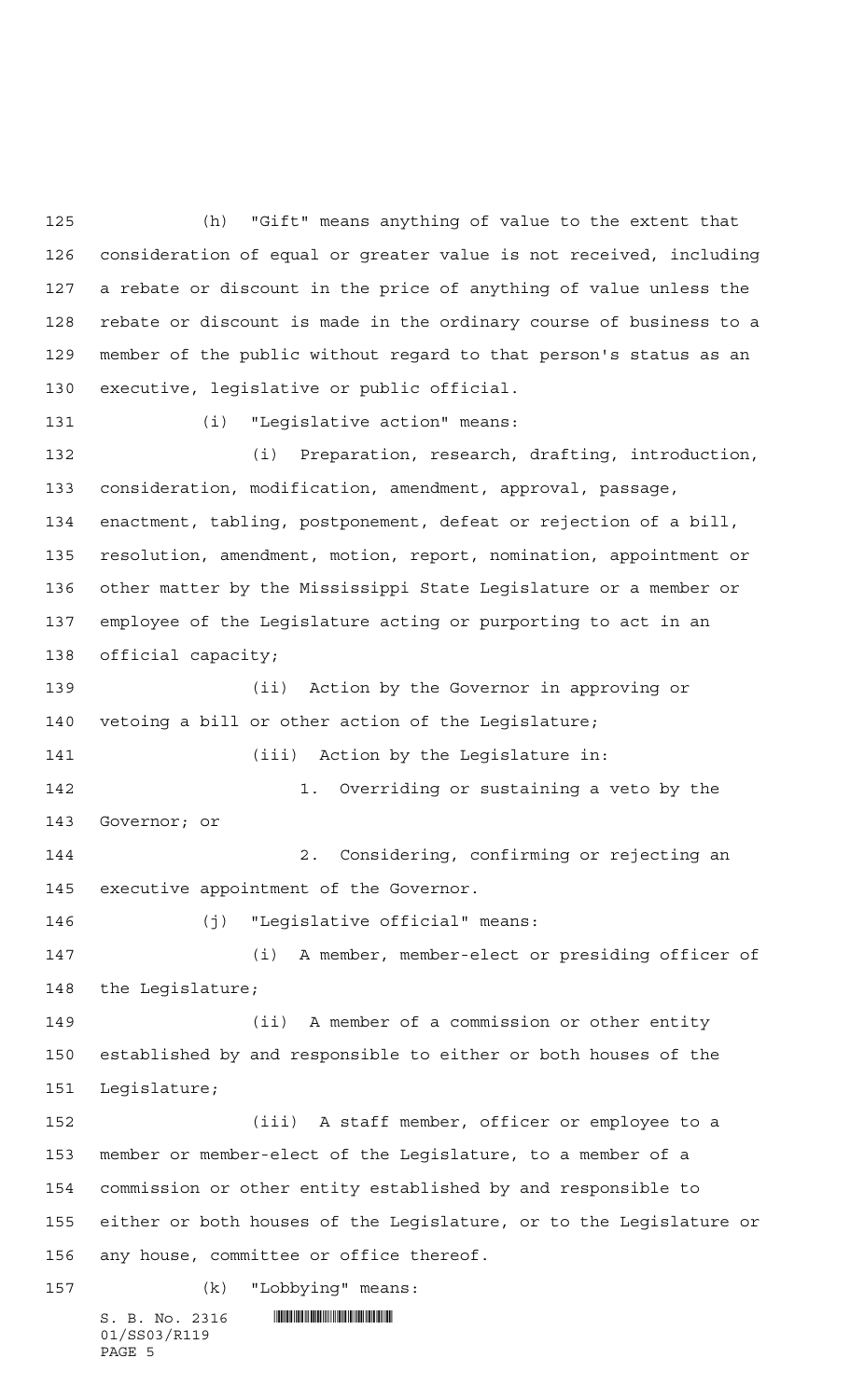$S. B. No. 2316$  .  $M. 2316$ 01/SS03/R119 PAGE 6 (i) Influencing or attempting to influence legislative or executive action through oral or written communication; or (ii) Solicitation of others to influence legislative or executive action; or (iii) Paying or promising to pay anything of value directly or indirectly related to legislative or executive action. (l) "Lobbyist" means: (i) An individual who is employed and receives payments, or who contracts for economic consideration, including reimbursement for reasonable travel and living expenses, for the purpose of lobbying; (ii) An individual who represents a legislative or public official or public employee, or who represents a person, organization, association or other group, for the purpose of lobbying; or (iii) A sole proprietor, owner, part owner or shareholder in a business who has a pecuniary interest in legislative or executive action, who engages in lobbying activities. (m) "Lobbyist's client" means the person in whose behalf the lobbyist influences or attempts to influence legislative or executive action. (n) "Local" means all entities of government at the county, county-district, multicounty district, municipal or school district level. (o) "Person" means an individual, proprietorship, firm, partnership, joint venture, joint-stock company, syndicate, business trust, estate, company, corporation, association, club, committee, organization or group of persons acting in concert. (p) "Public employee" means an individual appointed to a position, including a position created by statute, whether compensated or not, in state or local government and includes any